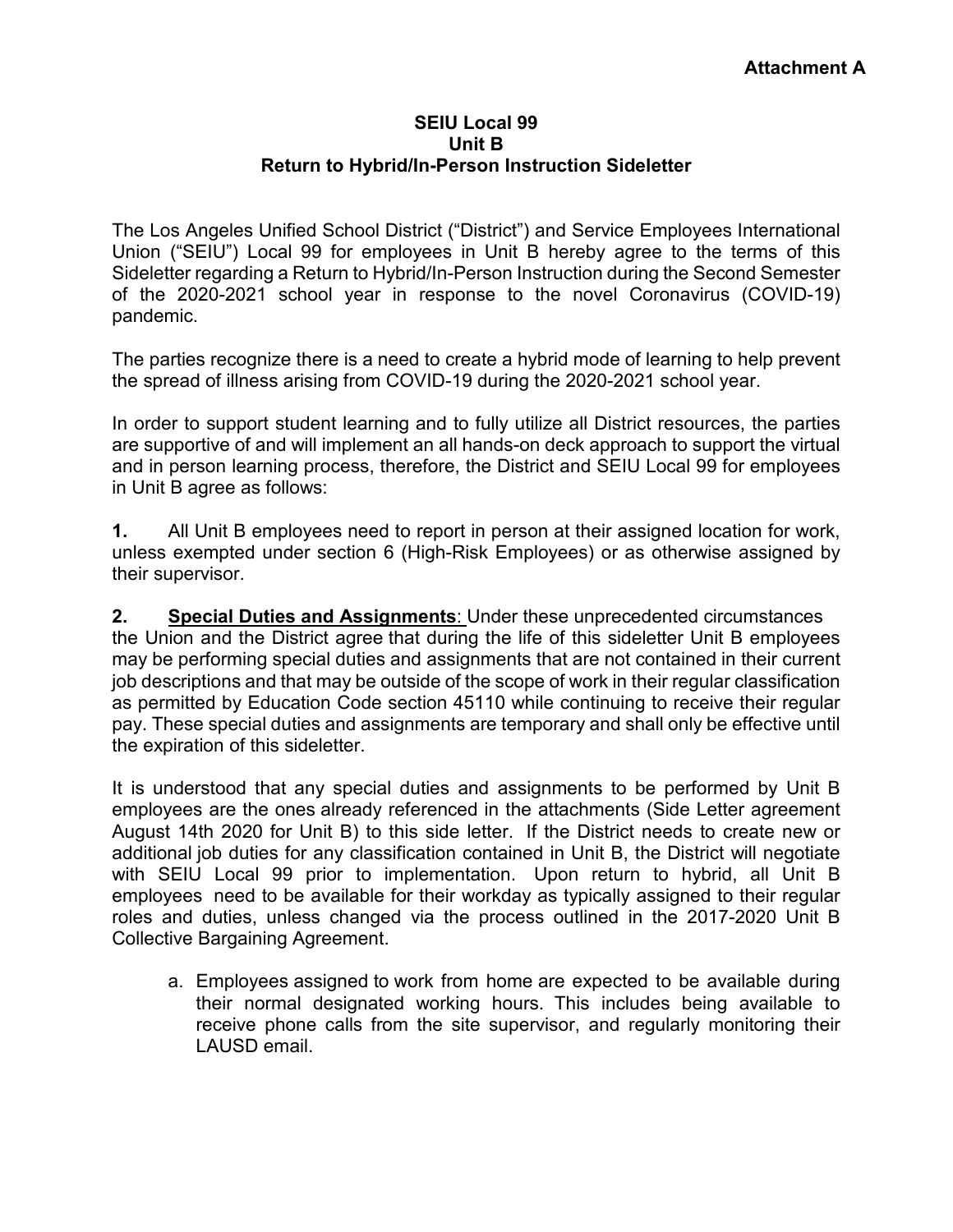**3. Professional Development and Technology:** Any training or classes offered by the District to those performing work remotely shall be in a virtual platform. Unit members who do not have personal equipment that can be used for Distance Learning or contacting parents and students shall make a request to their site administrator or supervisor.

**4. Employee Safety and PPE:** The District will follow safety guidelines as determined by the Los Angeles County Department of Public Health in order to prevent the spread of illness arising from COVID-19. The District believes in a best in class approach to ensure the health and safety of its employees and therefore commits to the following:

- Symptom checks and screening
- Modified classroom layouts
- Physically distancing of 6+ feet
- One direction traffic in hallway(s)
- Requiring of face coverings
- Hygiene training
- Hand washing signs/instructions at all sites
- Electrostatic cleaning
- Disinfecting of desks, tables, and chairs
- Upgrading air filtration systems to MERV 13
- Disinfecting of high-touch surfaces
- Modifying of air circulation systems
- Disinfecting equipment
- Increasing of custodial staff
- Modifying room layouts
- Posting of required signage
- PPE kits that include face coverings for all staff at all school sites
- Provide appropriate PPE to staff as required by their class description and the Los Angeles County Department of Public Health
- Soap, paper towels, and hand sanitizer in every classroom
- Published health protocols

4.1 Contact Tracing: Upon notification that an employee or student has a positive COVID-19 test result, the District will comply with all State and County reporting requirements and assist with contact tracing.

4.2 Face Coverings: The use of face coverings shall be enforced at all District facilities and in District vehicles in accordance with the Los Angeles County Department of Public Health guidelines. The District will maintain an adequate supply of face masks to facilitate compliance.

4.3 Training: To help prevent the spread of COVID-19, the District will provide employees with information on appropriate health and safety measures. Information shall be provided during employees' regular working hours.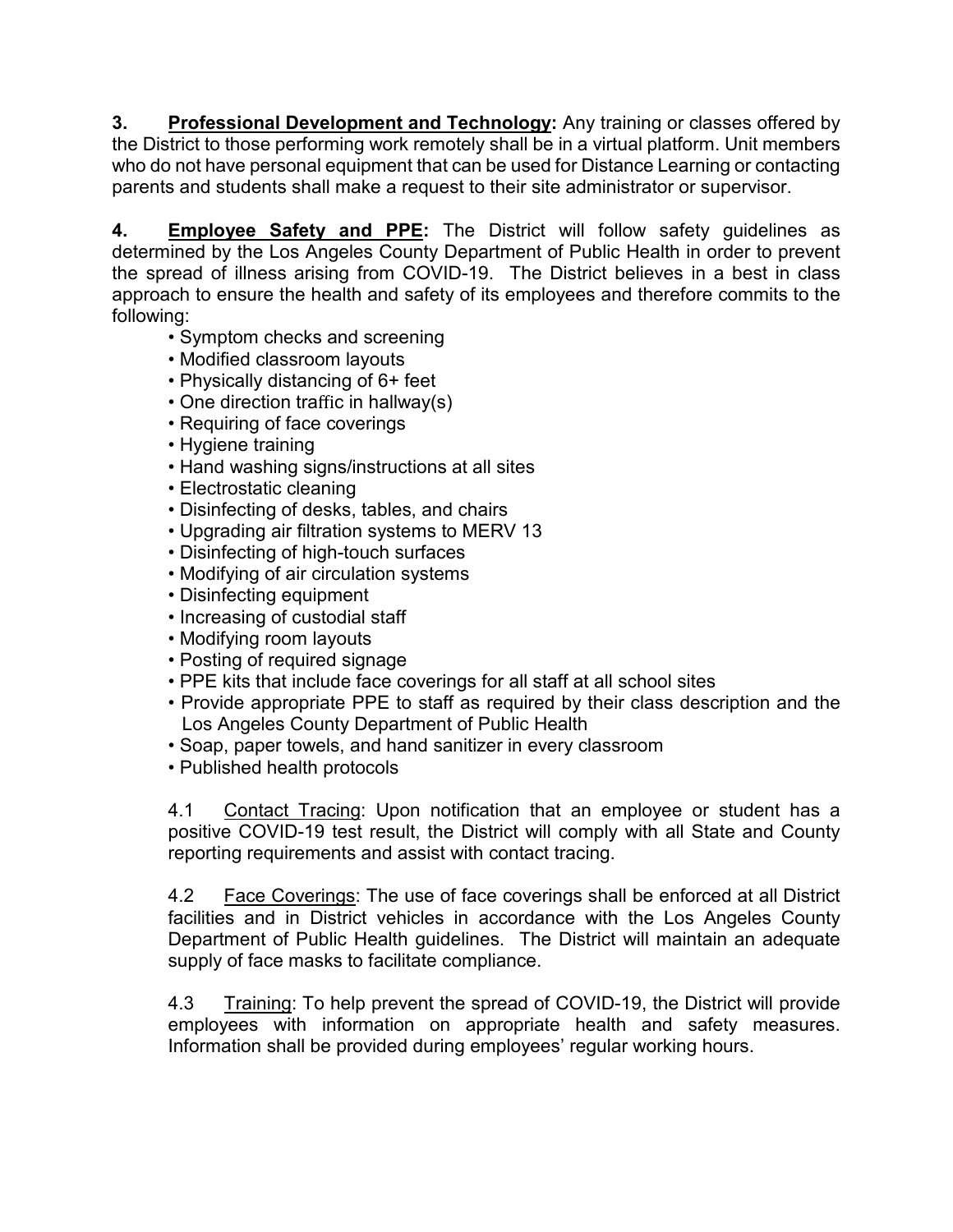4.4 Physical Distancing: Physical distancing shall be enforced at all District sites and facilities in accordance with the Los Angeles County Department of Public Health guidelines.

4.5 Safety Collaborative: The District and SEIU shall participate in an ongoing Safety Collaborative Committee which shall meet once per month to ensure the safety of all employees. The Collaborative Committee shall include two representatives from SEIU to discuss:

- PPE availability at the sites
- Training needs at sites
- Physical distancing practices

4.6 Reporting of Unsafe Conditions: Unit B represented employees are encouraged to report unsafe working conditions at their school or work site to their Supervisor or site Administrator. This section does not waive the ability of any employee to exercise any of their rights under the CBA as stated in Article XVII or seek support from their union if they feel working conditions are unsafe*.*

## **5**. **Compensation and Benefits:** The following shall apply:

a. Any and all legislative/executive orders that apply to providing employees any additional supplemental paid leaves will be paid to employees in accordance with the law.

**6**. **High Risk Employees**: Employees that have a physician's note determining that they are in a high-risk category related to COVID-19 may ask their supervisor if working remotely is an option or request a reasonable accommodation. If remote work is not available, employees may be able to use their benefit time, unpaid leave and/or Family Medical Leave Act (FMLA).

**7**. **Job Protections**: There shall be no layoffs, furloughs, or reduction in regularly assigned hours of regular employees.

**8. CPR Certification:** The District will offer Unit B employees CPR Certification classes as detailed in Attachment A. Upon notice of school restarting, Unit B employees must ensure completion of CPR training.

**9**. **Childcare**: The District will provide student supervision services to LAUSD TK-8 enrolled students at no cost to Unit B employees at designated worksites.

**10**. **Term of Agreement**: This non-precedent setting sideletter shall go into effect upon the start of hybrid/in-person instruction and will expire on June 30, 2021. Upon request, by either the District or SEIU Local 99, the parties agree to meet to review progress. Except as modified herein, the parties' 2017-2020 Unit B Collective Bargaining Agreement shall remain in full force and effect pursuant to its terms.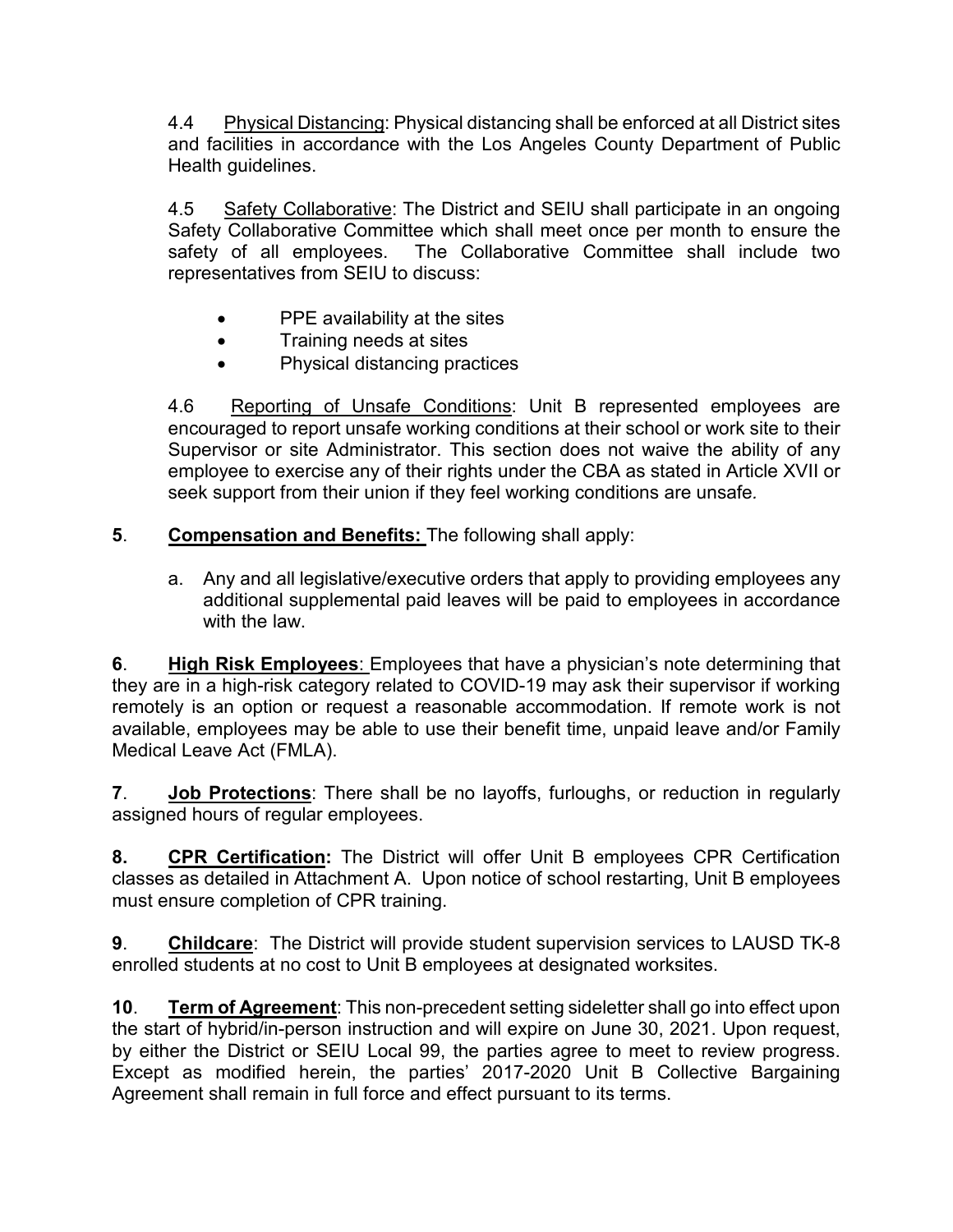If any other LAUSD bargaining unit agrees to compensation over and above what SEIU has negotiated, such terms shall be offered to SEIU, and shall be implemented upon agreement by SEIU.

Date of Agreement: December 4, 2020

Los Angeles Unified School District SEIU, Local 99

By: Cuthony Distinguan By: Time